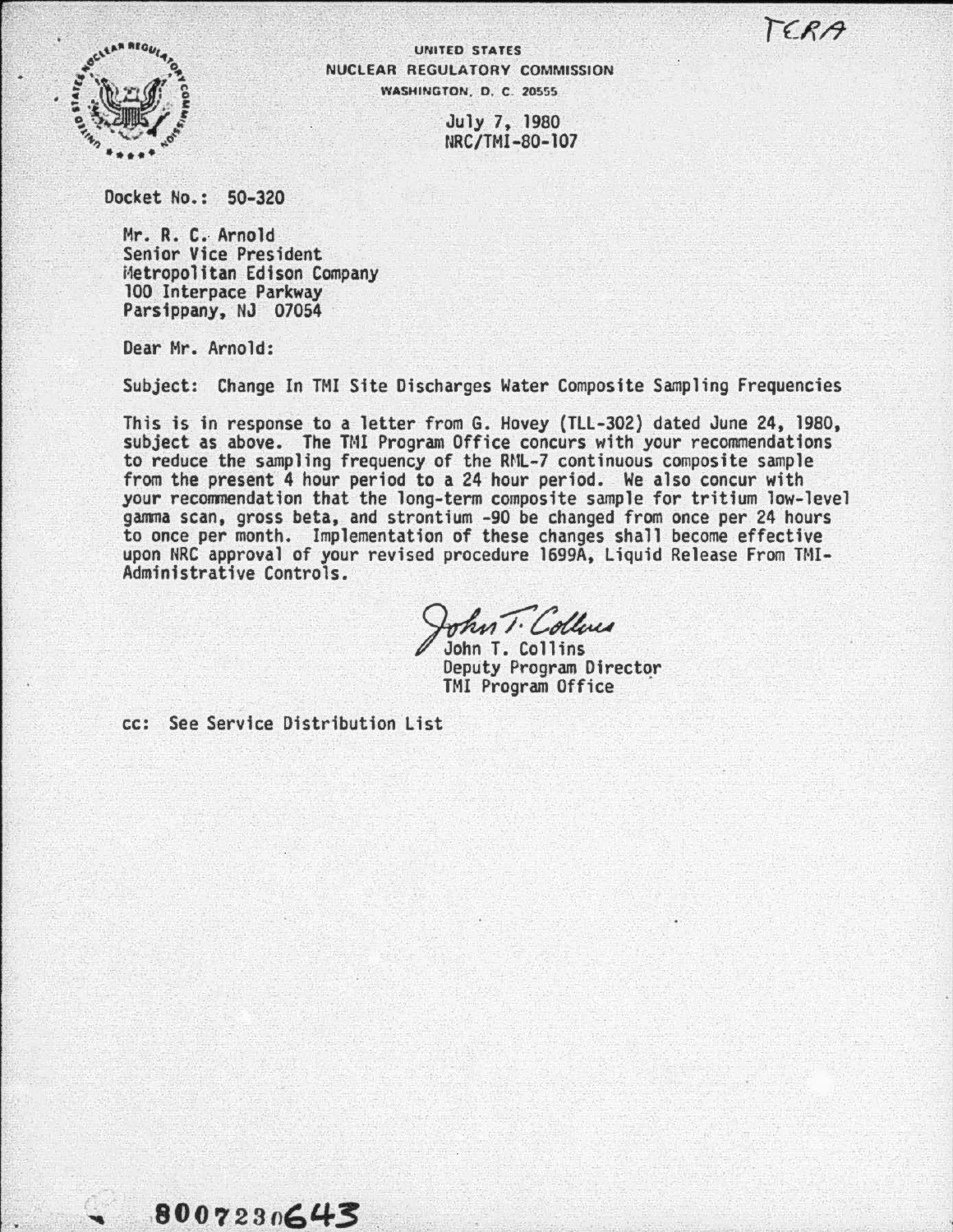R. c. Arnold -2- Hetropolitan Edison Company

Mr. G. K. Hovey Director, Unit 2 Metropolitan Edison Company P. 0. Box 480 Middletown, PA 17057

Mr. J. J. Barton Manager, Site Operations, Unit 2 Metropolitan Edison Company P. 0. Box 480 Middletown, PA 17057

Mr. J. W. Brasher Manager, Radiological Control, Unit 2 Metropolitan Edison Company P. 0. Box 480 Middletown, PA 17057

Mr. B. Elam Manager, Plant Engineering, Unit 2 Metropolitan Edison Company P. 0. Box 480 Middletown, PA 17057

Mr. R. F. Wilson Director, Technical Functions Metropolitan Edison Company P.O. Box 480 Middletown, PA 17057

Mr. L. W. Harding<br>Supervisor of Licensing<br>Metropolitan Edison Company P. 0. Box 480 Middletown, PA 17057

Mr. E. G. Wallace GPU Service Corporation<br>100 Interpace Parkway<br>Parsippany, NJ 07054

Mr. I. R. Finfrock, Jr. Jersey Central Power & Light Company Madison Avenue at Punch Bowl Road Morristown, NJ 07950

Mr. R. W. Conrad Pennsylvania Electric Company 1007 Broad Street Johnstown, PA 15907

J. B. Lieberman, Esquire<br>Berlock, Israel, Lieberman 26 Broadway New York, NY 10004

George F. Trowbridge, Esquire Shaw, Pittman, Potts & Trowbridge 1800 M Street, N.W. Washington, DC 20036

Ms. Mary V. Southard, Chairperson Citizens for a Safe Environment P. 0. Box 405 Harrisburg, PA 17108

Dr. Walter H. Jordan 881 W. Outer Drive Oak Ridge, TN 37830

Dr. linda W. Little 5000 Hermitage Drive Raleigh, NC 27612

Karin W. Carter, Esquire 505 Executive House P. 0. Box 2357 Harrisburg, PA 17120

Honorable Mark Cohen 512 E-3 Main Capital Building Harrisburg, PA 17120

Ellyn Weiss, Esquire Sheldon, Harmon, Reisman & Weiss 1725 I Street, N.W., Suite 506 Washington, DC 20006

Mr. Steven C. Sholly<br>304 S. Market Street Mechanicsburg, PA 17055

Mr. Thomas Gerusky Bureau of Radiation Protection P. 0. Box 2063 Harrisburg, PA 17120

Mr. Marvin I. lewis 6504 Bradford Terrace Philadelphia, PA 19149

Ms. Jane lee R. D. 3, Box 3521 Etters, PA 17319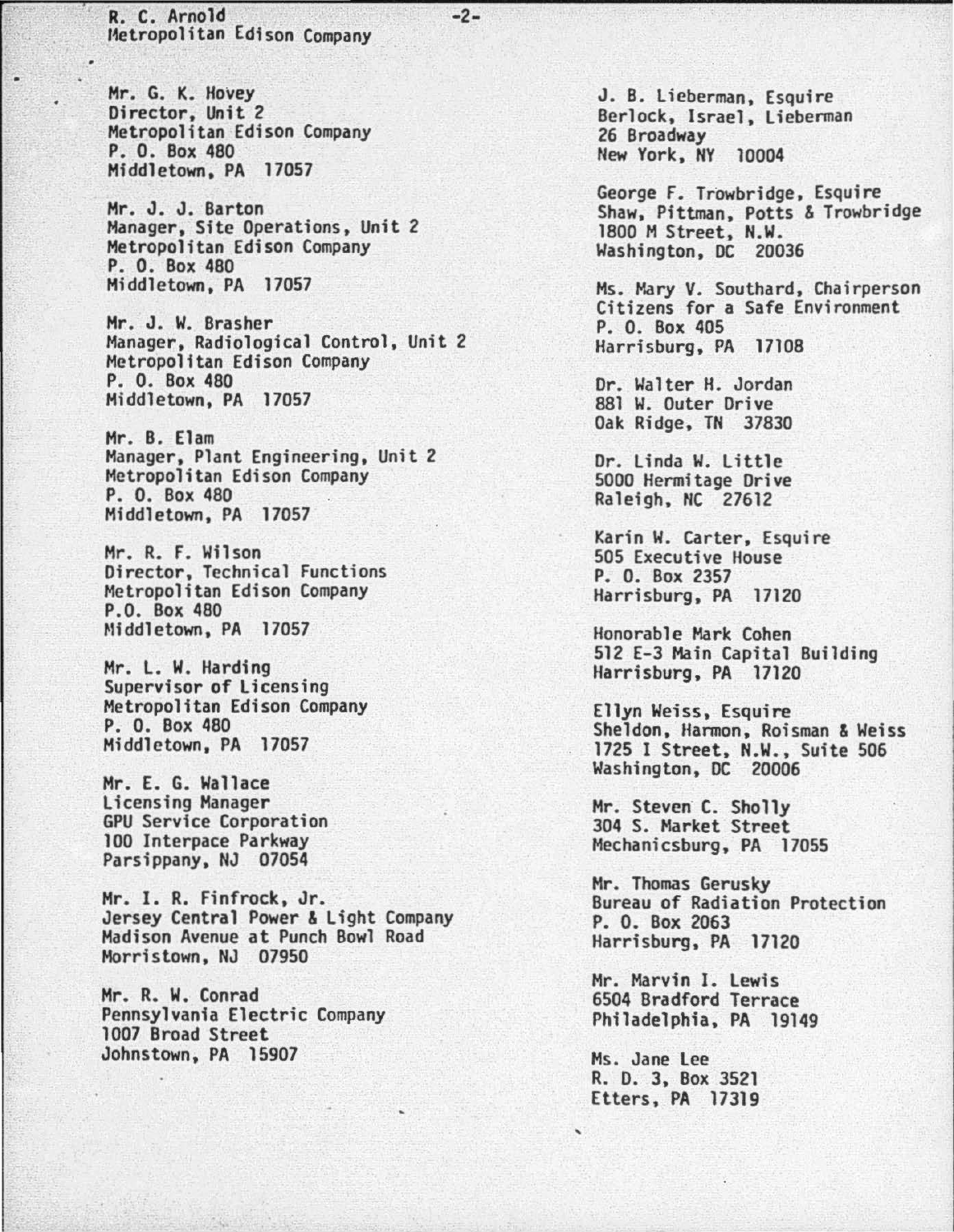Hr. R. C. Arnold Hetropolitan Edison Company

Walter W. Cohen, Consumer Advocate Uepartment of Justice Strawberry Square, 14th Floor Harrisburg, PA 17127

Robert l. Knupp, Esquire Assistant Solicitor Knupp and Andrews P. 0. Box P 407 N. front Street Harrisburg, PA 17108

John E. Minnich, Chairperson Dauphin Co. Board of Commissioners Dauphin County Courthouse Front and Market Streets Harrisburg, PA 17101

Robert Q. Pollard Chesapeak Energy Alliance 609 Montpelier Street Baltimore, 110 21218

Chauncey Kepford Judith H. Johnsrud Environmental Coalition on Nuclear Power 433 Orlando Avenue State College, PA 16801

Ms. Frieda Berryhill, Chairperson<br>Coalition for Nuclear Power Plant<br>Postoonement 2610 Grendon Drive Wilmington, DE 19808

Holly S. Keck Anti-Nuclear Group Representing York 245 W. Philadelphia Street York, PA 17404

John Levin, Esquire<br>Pennsylvania Public Utilities Commission P. 0. Box 3265 Harrisburg, PA 17120

Jordon D. Cunningham, Esquire Fox, Farr and Cunningham 2320 *H.* Second Street Harrisburg, PA 17110

Ms. Kathy McCaughin<br>Three Mile Island Alert, Inc. 23 South 21st Street Harrisburg, PA 17104

Ms. Marjorie H. Aamodt  $R. D. 45$ Coatesville, PA 19320

-3-

Ms. Karen Sheldon Sheldon, Harmon, Roisman & Weiss 1725 I Street, N.W., Suite 506 Washington, DC 20006

Earl B. Hoffman Dauphin County Commissioner Dauphin County Courthouse front and llarket Street Harrisburg, PA 17101

Government· Publications Section State of library of Pennsylvania Box 1601 Education Building Harrisburg, PA 17127

Dr. Edward 0. Swartz Londonderry Township RFD #1 Geyers Church Road Middletown, PA 17057

U. S. Environmental Protection Agency<br>Region III Office ATTN: EIS COOROINATOR Curtis Building (Sixth Floor) 6th and Walnut Streets Philadelphia, PA 19106

Dauphin County Office Emergency Preparedness Court House, Room 7 Front and Market Streets Harrisburg, PA 17101

Department of Enviornmental Resources ATTN: Director, Office of Radiological Health P. 0. Box 2053 Harrisburg, ·PA 17105 •